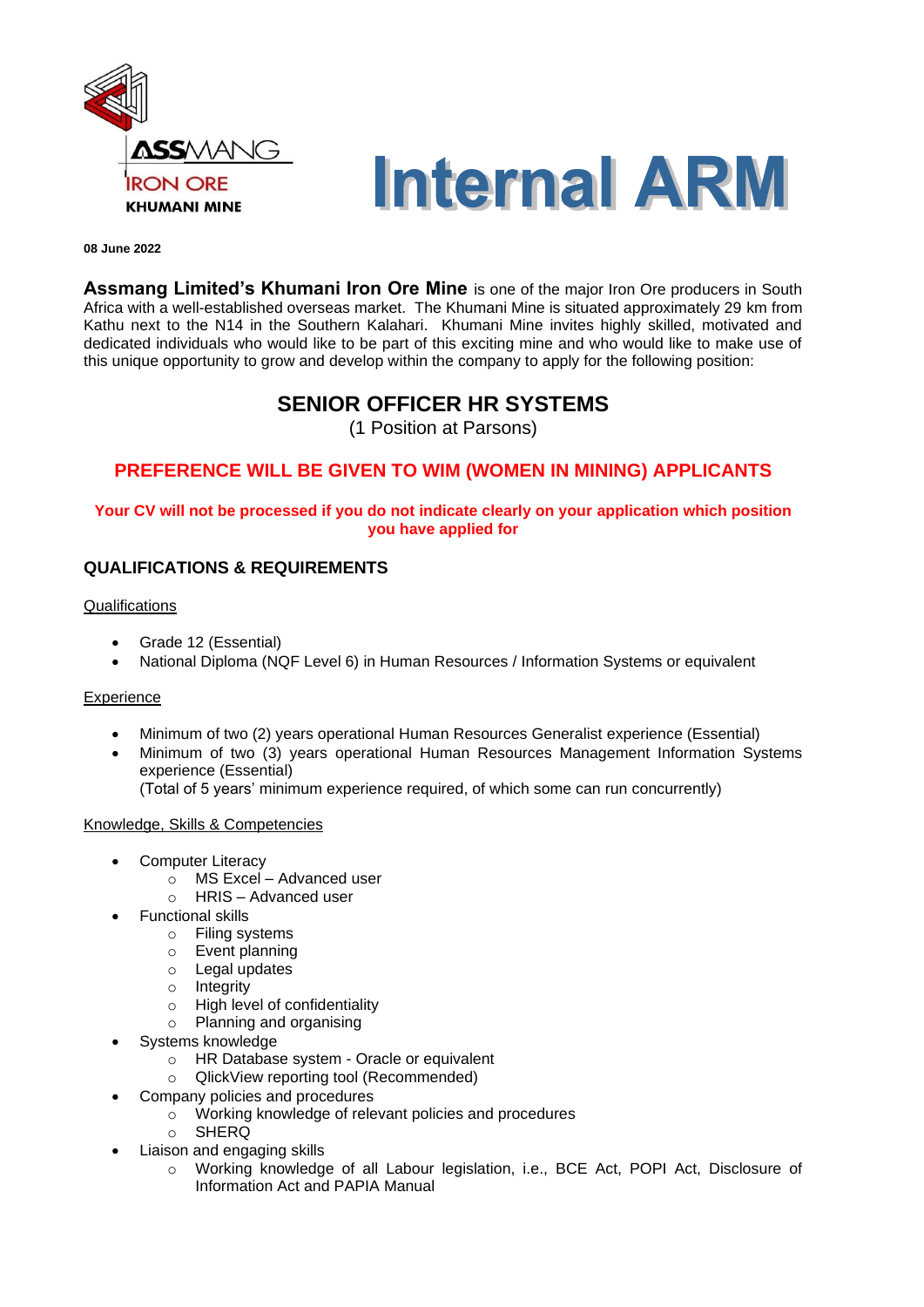#### Other Requirements

- A valid code 08 driver's licence
- Medically fit for duty

#### Reporting Structure

The position will report to the Superintendent HR Systems and Performance Management.

### **KEY PERFORMANCE AREAS INCLUDE BUT ARE NOT LIMITED TO:**

- To coordinate, control and optimize the human resources administration and Management Information System effectively and efficiently to ensure business and management demands regarding manpower planning, availability, on-boarding, employee record administration, auditing, reporting and MIS intelligence and business intelligence are met at all times, which includes but not limited to:
	- o Management HR Information systems Data
	- o Employee on-boarding
	- o Labour movement control
	- o HR Systems and metrics reporting
	- o Management and maintaining of organisational structures
	- o Maintain data integrity in HRIS
	- o Employee long services coordination and administration
	- $\circ$  Coordinate workforce and labour planning administration at the operation between HR and Finance
	- o HR administration coordination and maintenance
	- o Customer services and support
	- o Staff supervision
	- o SHERQ adherence and compliance
	- o Work Ethics

**Appointment:** Remuneration will be based on a competitive all-inclusive flexible package.

**Housing:** The Company encourages private home ownership, but the allocation thereof is subject to the rules of the iKhaya Housing Policy.

The successful incumbent will be appointed subject to being certified medically fit as per the Mine Health and Safety Act 29/1996 and meeting the requirements of the Company's Code of Practice – Minimum standards of fitness to perform work at a Mine. He/she may also undergo a psychometric assessment.

The abovementioned position is **C4** on the Patterson band grading system. The successful candidate that conforms to all said requirements and experience will be appointed on this grading. Should the successful candidate not conform with all said requirements and experience, but are nonetheless regarded as suitable for appointment to the position, he/she will be appointed on a lower more appropriate grading, until successful achievement of required competencies and skills.

Interested applicants are requested to submit their CV's, together with certified copies of qualifications, to:

**HR Administration Office Assmang Limited Khumani Iron Ore Private Bag X503 Kathu 8446 or fax to 086-407-0666 for Attention HR Administration or e-mail to [KHrecruitparsons2@assmang.co.za](mailto:KHrecruitparsons2@assmang.co.za)** 

**Please make sure your curriculum vitae is in correct PDF or Word format – NO password protected / zipped or download material**

Please be advised that short listed candidates will be required to authenticate information provided in CV's.

*Applications close on: 22 June 2022*

#### **NB: PLEASE ATTACH RELEVANT CERTIFICATES, QUALIFICATIONS, LICENCES, ETC TO YOUR APPLICATION**

Please note that **NO** late applications will be entertained.